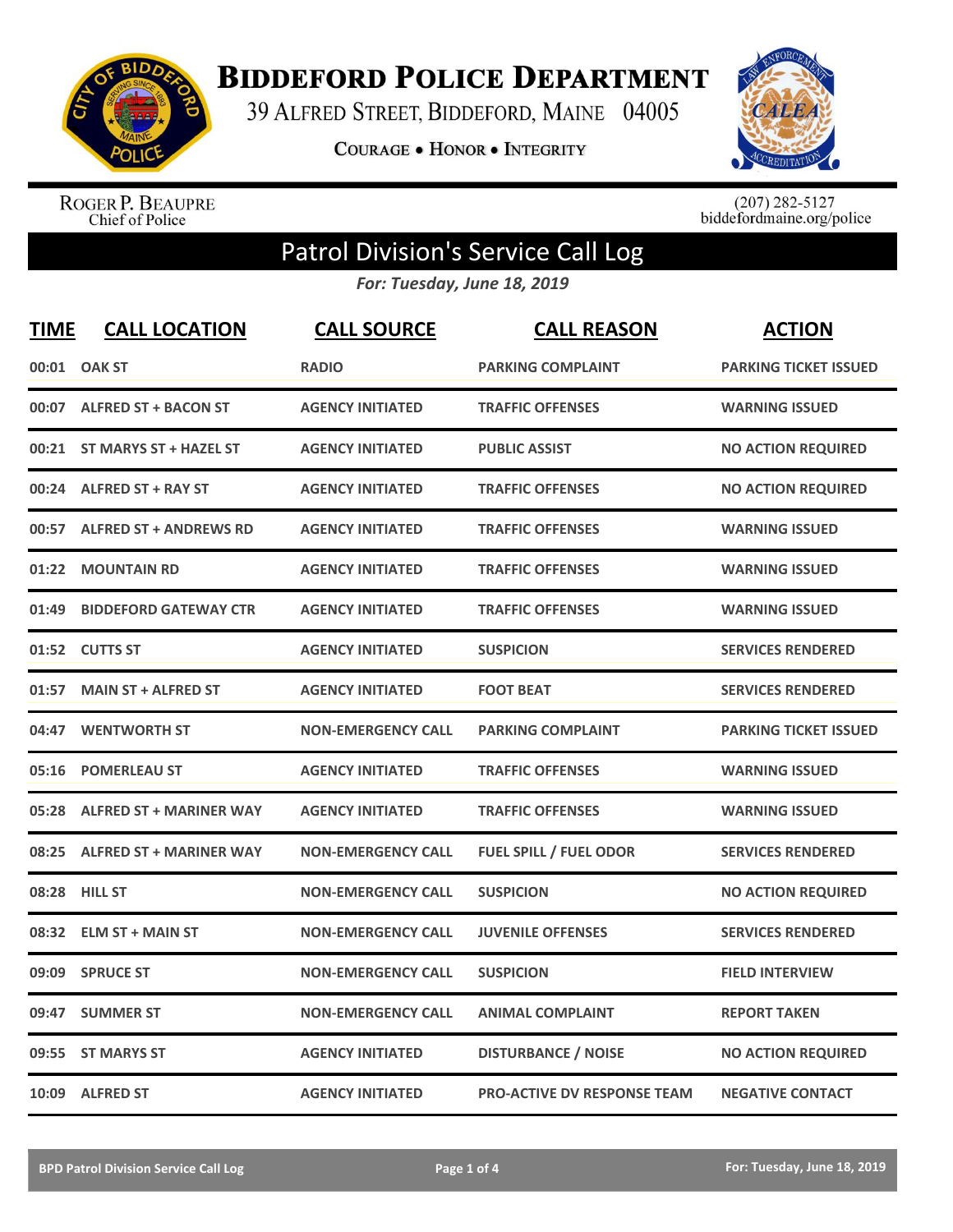| <b>TIME</b> | <b>CALL LOCATION</b>                                                                  | <b>CALL SOURCE</b>        | <b>CALL REASON</b>                                                                 | <b>ACTION</b>               |
|-------------|---------------------------------------------------------------------------------------|---------------------------|------------------------------------------------------------------------------------|-----------------------------|
|             | 10:11 CUTTS ST                                                                        | <b>NON-EMERGENCY CALL</b> | <b>PARKING COMPLAINT</b>                                                           | <b>SERVICES RENDERED</b>    |
|             | 10:26 HAZEL ST                                                                        | <b>NON-EMERGENCY CALL</b> | <b>SMOKE TESTING</b>                                                               | <b>SERVICES RENDERED</b>    |
|             | 11:13 ALFRED ST                                                                       | <b>AGENCY INITIATED</b>   | <b>PAPERWORK</b>                                                                   | <b>PAPERWORK NOT SERVED</b> |
|             | 11:26 GEORGE ST                                                                       | <b>NON-EMERGENCY CALL</b> | <b>WARRANT ARREST</b>                                                              | <b>ARREST(S) MADE</b>       |
|             | <b>CHARGE: FUGITIVE FROM JUSTICE</b><br><b>CHARGE: VIOLATING CONDITION OF RELEASE</b> |                           | OFFENDER: JASON ALAN TRICKETT  AGE: 48  RESIDENT OF: BIDDEFORD, ME                 |                             |
|             | 11:27 PLYMOUTH DR                                                                     | <b>NON-EMERGENCY CALL</b> | <b>ANIMAL COMPLAINT</b>                                                            | <b>SERVICES RENDERED</b>    |
|             | 11:33 ELM ST                                                                          | <b>NON-EMERGENCY CALL</b> | <b>DISTURBANCE / NOISE</b>                                                         | <b>SERVICES RENDERED</b>    |
|             | 11:49 ELM ST                                                                          | <b>WALK-IN AT STATION</b> | <b>PAPERWORK</b>                                                                   | <b>SERVICES RENDERED</b>    |
|             | 11:49 ALFRED ST                                                                       | <b>NON-EMERGENCY CALL</b> | <b>CHECK WELFARE</b>                                                               | <b>NO ACTION REQUIRED</b>   |
| 12:27       | <b>BRADBURY ST</b>                                                                    | <b>NON-EMERGENCY CALL</b> | <b>CHECK WELFARE</b>                                                               | <b>SERVICES RENDERED</b>    |
|             | 12:28 ALFRED ST                                                                       | <b>NON-EMERGENCY CALL</b> | <b>COURT ORDERED CHECK IN</b>                                                      | <b>SERVICES RENDERED</b>    |
| 12:45       | <b>SOUTH ST</b>                                                                       | <b>OTHER</b>              | <b>DA/DHHS REFERRAL</b>                                                            | <b>REPORT TAKEN</b>         |
|             | 13:04 LESTER B ORCUTT BLVD                                                            | <b>E-911 CALL</b>         | <b>SUSPICION</b>                                                                   | <b>SERVICES RENDERED</b>    |
| 13:40       | <b>ANDREWS RD</b>                                                                     | <b>E-911 CALL</b>         | 911 MISUSE                                                                         | <b>SERVICES RENDERED</b>    |
|             | 14:10 ACORN ST                                                                        | <b>E-911 CALL</b>         | 911 MISUSE                                                                         | <b>SERVICES RENDERED</b>    |
|             | 14:18 ALFRED ST                                                                       | <b>WALK-IN AT STATION</b> | <b>HARASSMENT</b>                                                                  | <b>UNFOUNDED</b>            |
|             | 14:51 ELM ST                                                                          | <b>NON-EMERGENCY CALL</b> | <b>HARASSMENT</b>                                                                  | <b>WARNING ISSUED</b>       |
|             | 14:53 ALFRED ST                                                                       | <b>WALK-IN AT STATION</b> | <b>ARTICLES LOST/FOUND</b>                                                         | <b>REPORT TAKEN</b>         |
|             | 15:05 ELM ST                                                                          | <b>NON-EMERGENCY CALL</b> | <b>COMPLAINT</b>                                                                   | <b>NO ACTION REQUIRED</b>   |
|             | 15:08 ADAMS ST<br>CHARGE: WARRANT ARREST                                              | <b>NON-EMERGENCY CALL</b> | <b>WARRANT ARREST</b><br>OFFENDER: SHAWN M ANDREWS  AGE: 28  RESIDENT OF: SACO, ME | <b>ARREST(S) MADE</b>       |
|             | 15:39 PRECOURT ST + ELM ST                                                            | <b>AGENCY INITIATED</b>   | <b>TRAFFIC OFFENSES</b>                                                            | <b>WARNING ISSUED</b>       |
|             | 15:47 FOREST ST                                                                       | <b>NON-EMERGENCY CALL</b> | <b>SUSPICION</b>                                                                   | <b>NEGATIVE CONTACT</b>     |
|             | 16:09 ENTERPRISE DR                                                                   | <b>NON-EMERGENCY CALL</b> | <b>CIVIL COMPLAINT</b>                                                             | <b>NO ACTION REQUIRED</b>   |
|             | 16:10 PRECOURT ST + ELM ST                                                            | <b>AGENCY INITIATED</b>   | <b>TRAFFIC OFFENSES</b>                                                            | <b>WARNING ISSUED</b>       |
|             | 16:37 ADAMS ST                                                                        | <b>NON-EMERGENCY CALL</b> | <b>DISABLED VEHICLE</b>                                                            | <b>SERVICES RENDERED</b>    |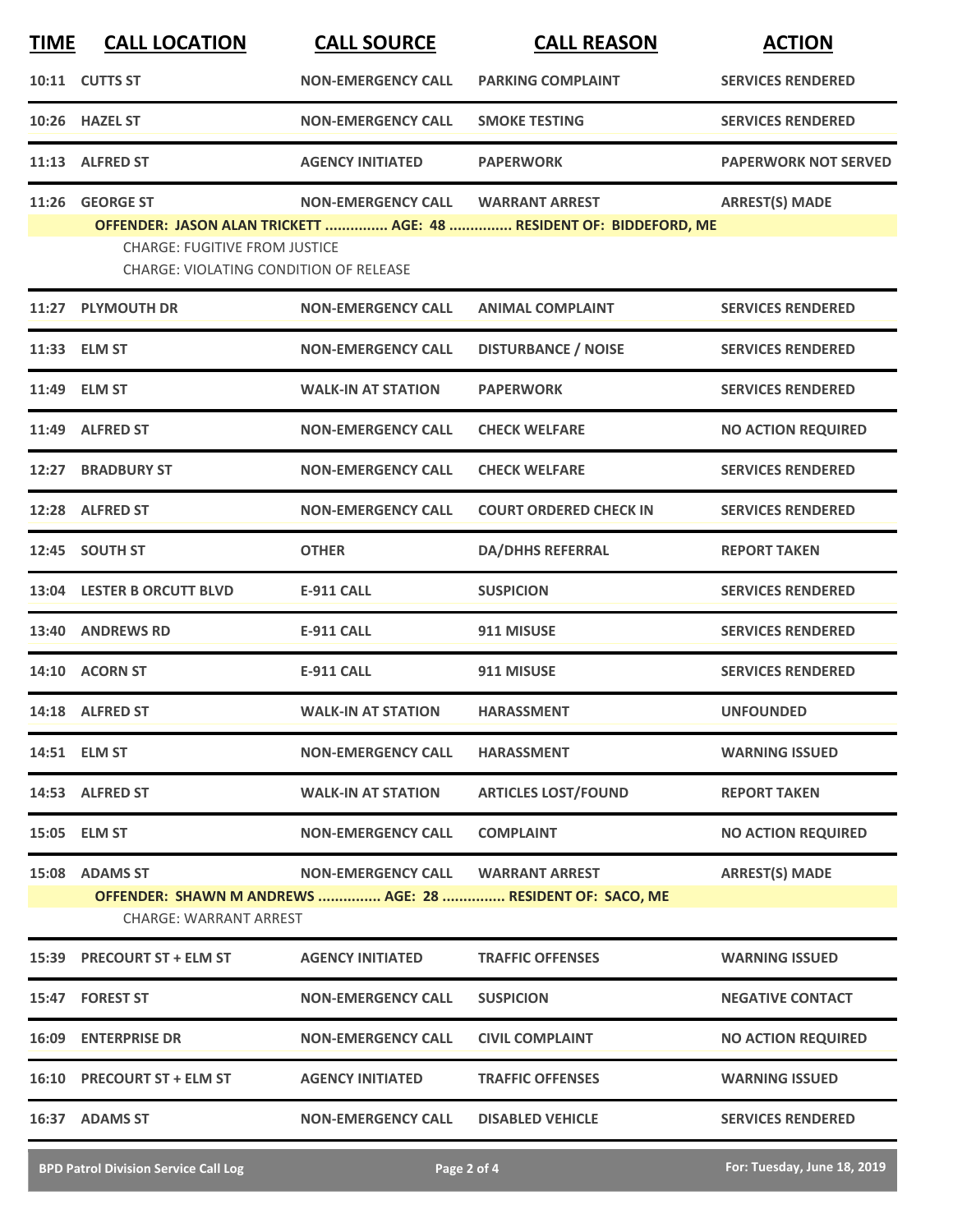| <b>TIME</b> | <b>CALL LOCATION</b>           | <b>CALL SOURCE</b>        | <b>CALL REASON</b>            | <b>ACTION</b>                |
|-------------|--------------------------------|---------------------------|-------------------------------|------------------------------|
|             | 17:06 PRECOURT ST + ELM ST     | <b>AGENCY INITIATED</b>   | <b>TRAFFIC OFFENSES</b>       | <b>WARNING ISSUED</b>        |
|             | 17:14 CUTTS ST                 | <b>NON-EMERGENCY CALL</b> | <b>ANIMAL COMPLAINT</b>       | <b>SERVICES RENDERED</b>     |
|             | 17:15 ELM ST                   | <b>NON-EMERGENCY CALL</b> | <b>TRESPASSING</b>            | <b>UNFOUNDED</b>             |
|             | 17:17 ELM ST                   | <b>AGENCY INITIATED</b>   | <b>TRAFFIC OFFENSES</b>       | <b>WARNING ISSUED</b>        |
|             | 17:26 ELM ST                   | <b>AGENCY INITIATED</b>   | <b>TRAFFIC OFFENSES</b>       | <b>VSAC ISSUED</b>           |
|             | 17:38 ALFRED ST                | <b>NON-EMERGENCY CALL</b> | <b>DRUNKENNESS</b>            | <b>SERVICES RENDERED</b>     |
|             | 17:39 FOREST ST + LEMIEUX ST   | <b>WALK-IN AT STATION</b> | <b>MISSING PERSON</b>         | <b>REFERRED OTHER AGENCY</b> |
|             | 17:50 ELM ST                   | <b>NON-EMERGENCY CALL</b> | <b>ASSAULT</b>                | <b>REPORT TAKEN</b>          |
|             | 18:37 MARINER WAY              | <b>NON-EMERGENCY CALL</b> | <b>SUSPICION</b>              | <b>SERVICES RENDERED</b>     |
|             | 18:46 ALFRED ST                | <b>WALK-IN AT STATION</b> | <b>WEAPONS</b>                | <b>SERVICES RENDERED</b>     |
|             | 18:52 MIDDLE ST                | <b>NON-EMERGENCY CALL</b> | <b>ASSIST PD AGENCY</b>       | <b>SERVICES RENDERED</b>     |
|             | 19:39 ALFRED ST                | <b>NON-EMERGENCY CALL</b> | <b>MESSAGE DELIVERY</b>       | <b>SERVICES RENDERED</b>     |
|             | 20:06 WEST ST + GEORGETOWN DR  | <b>AGENCY INITIATED</b>   | <b>TRAFFIC OFFENSES</b>       | <b>NO ACTION REQUIRED</b>    |
|             | 20:07 ADAMS ST + MAIN ST       | <b>E-911 CALL</b>         | 911 MISUSE                    | <b>SERVICES RENDERED</b>     |
|             | 20:33 AMHERST ST               | <b>NON-EMERGENCY CALL</b> | <b>DISTURBANCE / NOISE</b>    | <b>SERVICES RENDERED</b>     |
|             | 20:54 NEWTOWN RD               | <b>E-911 CALL</b>         | 911 MISUSE                    | <b>SERVICES RENDERED</b>     |
|             | 21:40 ALFRED ST                | <b>WALK-IN AT STATION</b> | <b>COURT ORDERED CHECK IN</b> | <b>SERVICES RENDERED</b>     |
|             | 21:54 SPRUCE ST                | E-911 CALL                | <b>TRESPASSING</b>            | <b>NEGATIVE CONTACT</b>      |
|             | 22:19 ALFRED ST + MYRTLE ST    | <b>AGENCY INITIATED</b>   | <b>TRAFFIC OFFENSES</b>       | <b>WARNING ISSUED</b>        |
|             | 22:47 ALFRED ST + JOURNEY WALK | <b>AGENCY INITIATED</b>   | <b>TRAFFIC OFFENSES</b>       | <b>WARNING ISSUED</b>        |
|             | 22:47 SULLIVAN ST              | <b>E-911 CALL</b>         | <b>DISTURBANCE / NOISE</b>    | <b>REPORT TAKEN</b>          |
|             | 22:48 SULLIVAN ST              | <b>E-911 CALL</b>         | 911 MISUSE                    | <b>SERVICES RENDERED</b>     |
|             | 23:06 PROSPECT ST              | <b>E-911 CALL</b>         | <b>SUSPICION</b>              | <b>SERVICES RENDERED</b>     |
|             | 23:20 ALFRED ST + JOURNEY WALK | <b>AGENCY INITIATED</b>   | <b>TRAFFIC OFFENSES</b>       | <b>WARNING ISSUED</b>        |